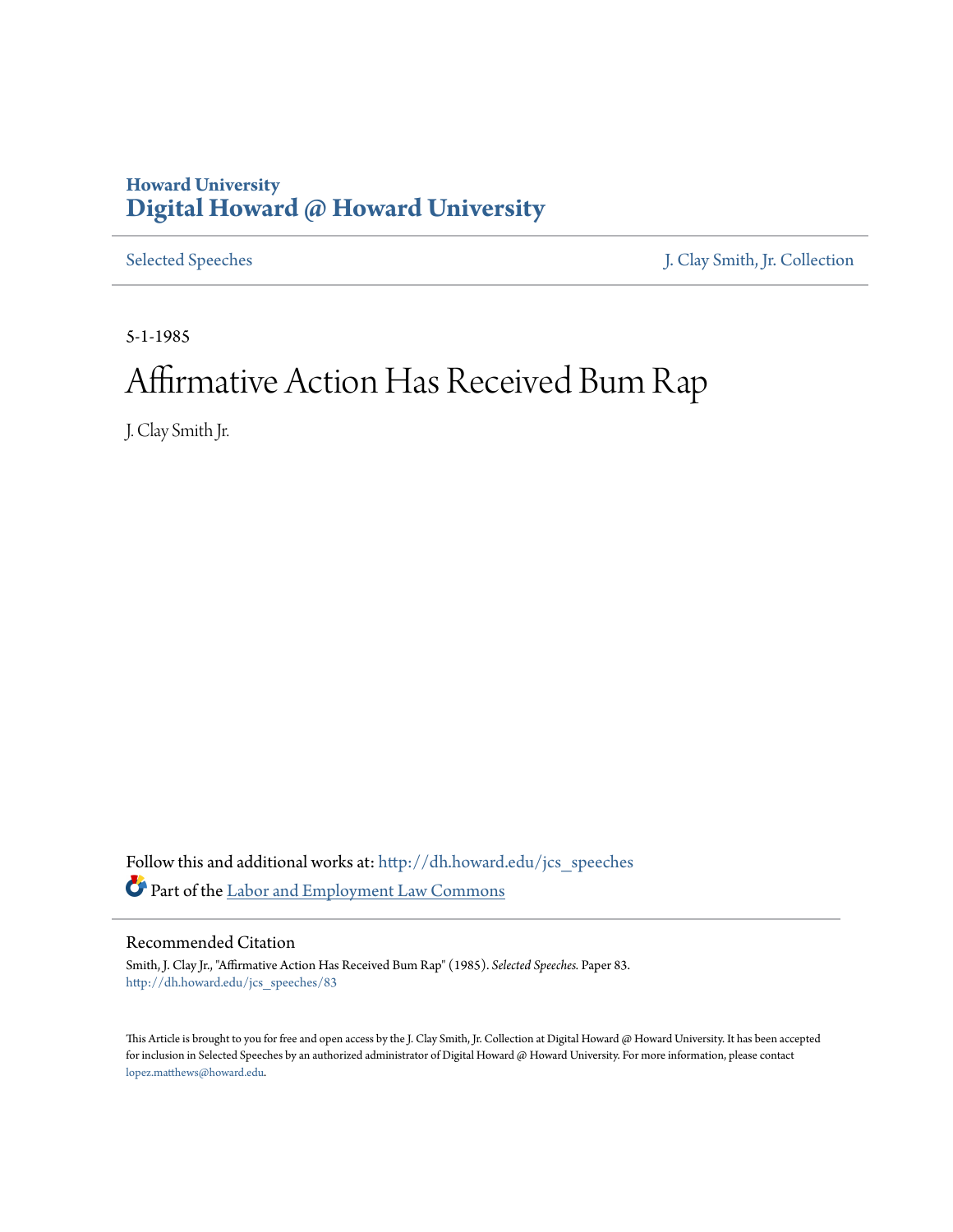10k

## Affirmative Action Has Received Bum Rap by J. Clay Smith, Jr.\*

In the past four years there has been much written about affirmative action. Oddly enough, there has been little if any discussion on the Affirmative Action Guidlines, published by the Equal Employment Opportunity Commission (EEOC) in 1979. (44 Fed. Register 4422) These Guidelines spell out the voluntary nature of affirmative action, and the protections afforded employers implementing them.

The purpose of this article is to describe the Guidelines as they were intenaed to be explained, implemented and interpreted. The Affirmative Action Guidelines describe the circumstances in which persons subject to Title VII may voluntarily take or agree upon actions to improve employment opportunities of minorities and women, and describe the kind of actions they may take consistent with Title VII.

In 1964, Congress passed legislation to improve the economic and social conditions of minorities and women: the 1964 Civil Rights Act. A major feature of this bill was Title VII. Title VII makes it unlawful for an employe or union to discriminate on the basis of race, color, religion, sex or national origin.

The way in which Title VII is triggered and comes into play deserves some discussion. The statute provides that job applicants and employees can file charges of discrimination against employers with the EEOC. The EEOC will

\* Formerly a member of the Equal Employment Opportunity Commission, and presently professor of law, Howard University School of Law.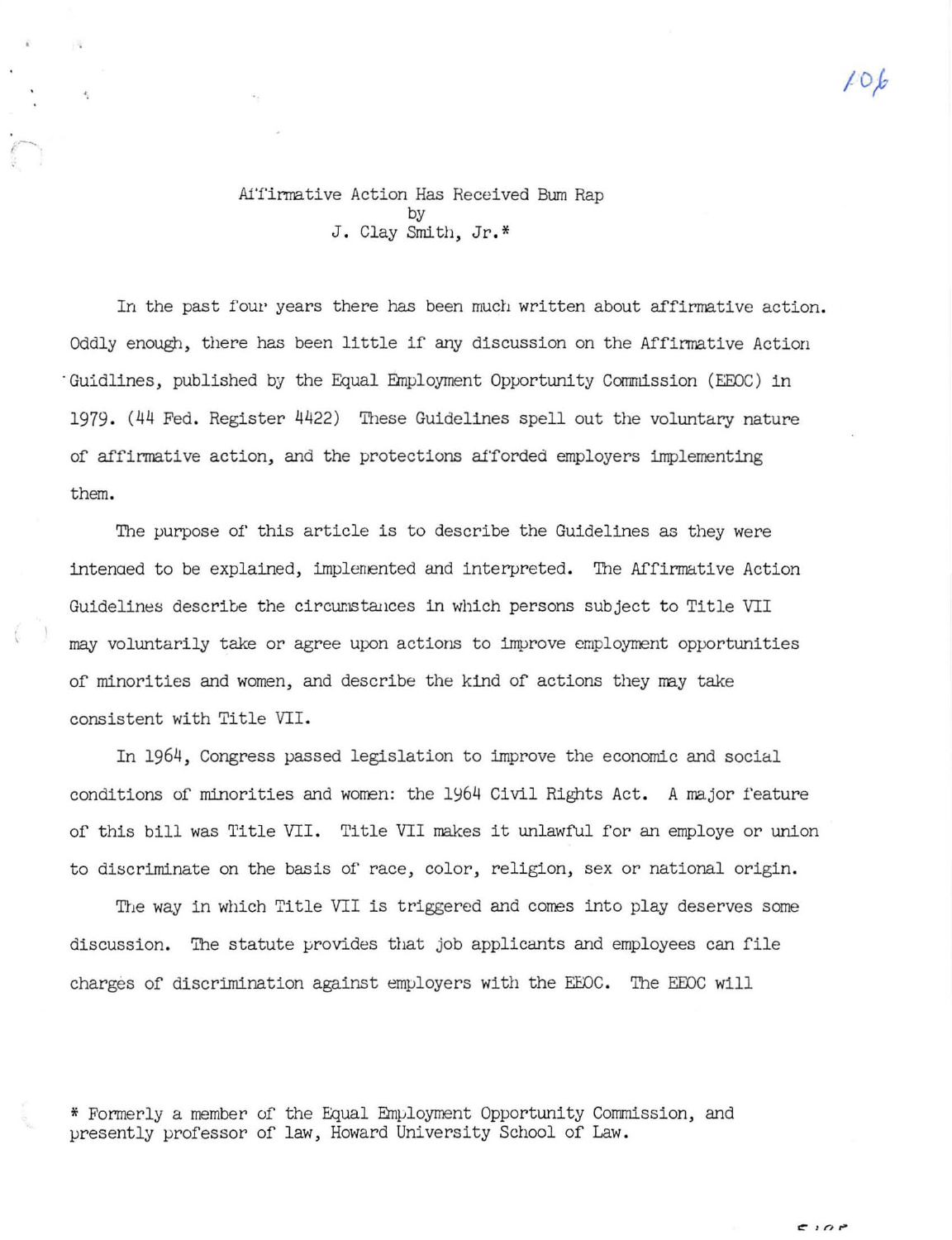investigate these charges and if it finds there is reasonable cause to belive an employer's conduct is discriminatory, the EEOC attempts to settle the charge by conciliation and formal methods of persuasion. If no agreement between a charging party and the employer is reached, the employee has the right to sue in Federal court.

In 1972, Congress amended Title VII to also permit the EEOC to sue employers who violate Title VII. Prior to filing a lawsuit, the EEOC, pursuant to statutory requirements, attempts to informally resolve the dispute between the charging party and the employer. In a nutshell, this is how Title VII operates.

In 1972, when Congress gave the EEOC the power to sue, Congress expressed its hope that the preferred method of resolving employment discrimination disputes would be by voluntary settlements and conciliation rather than by litigation. Voluntary compliance was and still in encouraged. Law suits were to be a last resort. Congress, however, clearly intended that where informal resolution of disputes failed, the FEOC would sue employers to enforce the anti-discrimination provisions of Title VII. Against this backdrop then, let me explain the Affirmative Action Guidelines in detail.

There are three significant features of the Affirmative Action Guidelines. First, the Guidelines provide a climate in which employers can undertake voluntary affirmative action. By a1Tinnative action, I mean those employment decisions appropriate to enable past victims of discrimination -- primarily minorities and women - to overcome the effects of past or present employment

 $- 2 -$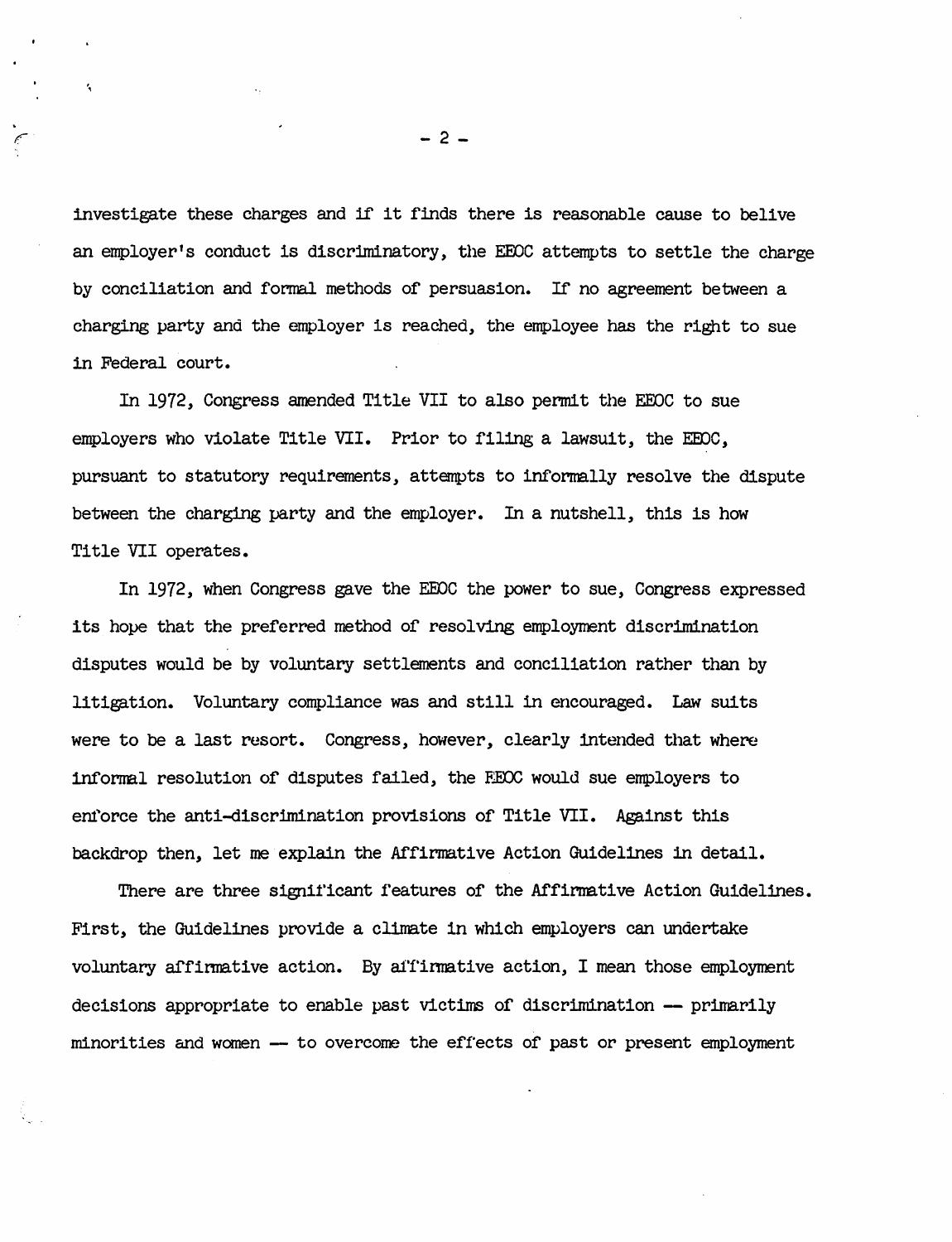policies which operate as barriers to equal opportunity. An example of affinnative action is an employer setting aside jobs for women and minority groups because in the past they had been excluded from the employer's workforce. The Affirmative Action Guidelines encourage this type of voluntary action. This is extremely important because Congress' intent in Title VII was for employers to voluntariy improve the employment opportunities for past or present victims of discrimination.

A second feature of the Guidelines is that discrimination against all individuals because of race, color, or sex is illegal under Title VII. Charges of discrimination filed by non-minorities are not ignored, nor are they processed in a manner different from those filed by females and minorities. Title VII protects all persons from race, color, and sex discrimination.

The third feature of the Guidelines is the most important. The Guidelines are the EEOC's way of instructing employers on how to harmonize two apparently conflicting themes - affirmative action and the duty not to discriminate. If employers adhere to the Guidelines, they can institute affirmative action and at the same time be immunized from claims that they unlawfully discriminated. 'Ihe Guidelines provide employers who take affirmative action with protection from liability to the greatest extent possible. 'Ihey harmonize Congress' intent that employers take voluntary affirmative action and its prohibition against discrimination.

- 3 -

"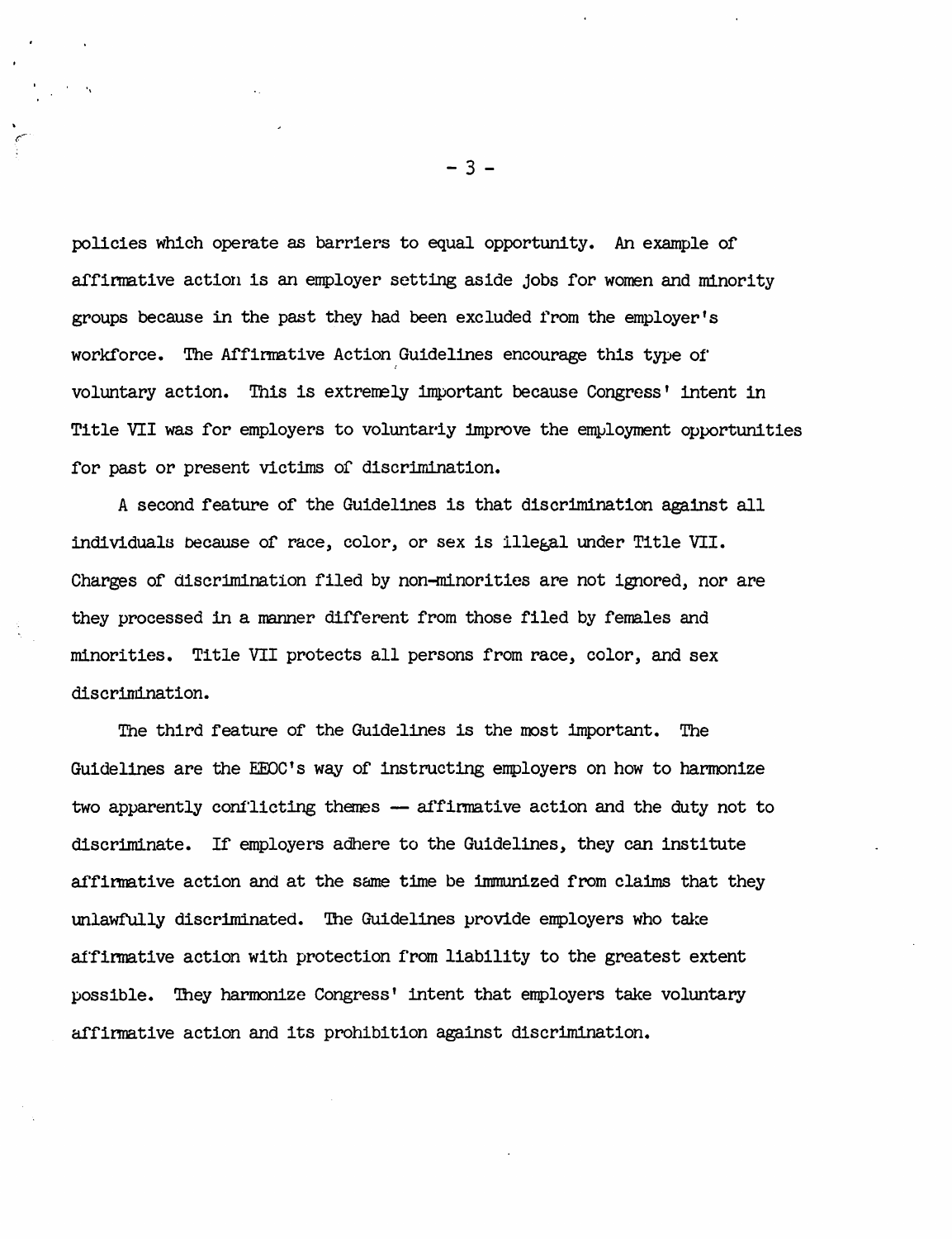At this point, a fair question is what do the Guidelines require of employers so that they can receive this immunity?

The answer lies in the three  $"R's"$ . The three  $"R's"$  are what the Guidelines require in the formulation of affirmative action plans in order' to invoke the statutory defense under Section  $713(b)(1)$  of Title VII. The required components of an affinmative action plan are:

- 1. a reasonable self-analysis;
- 2. a reasonable basis for concluding action
- is appropriate; and,
- 3. reasonable action.

'.

The first ''R'' of the Affinmative Action Guidelines contemplates that employers will conduct a reasonable self-analysis. A reasonable self-analysis is one in which an employer determines whether any of his employment practices "exclude, disadvantage • • • or result in adverse impact or disparate treatment of previously excluded or restricted groups or leave uncorrected the effects of prior discrimination, and if so, to attempt to determine why." An employer should ask, "In light of the pool from which I draw candidates for work, are blacks, women, or Spanish Americans fairly represented in my workforce?" If a group is underrepresented, employers should ask, "Do any of my employment practices discriminate or perpetuate discrimination?" If you have a qualifying test, an employer should ask, "Does the test exclude one group more than others." "Is the test job related?" "Is the test fair?" Employers should ask, "What is the effect of the no transfer rule within my plant on women and minorities?"

- 4 -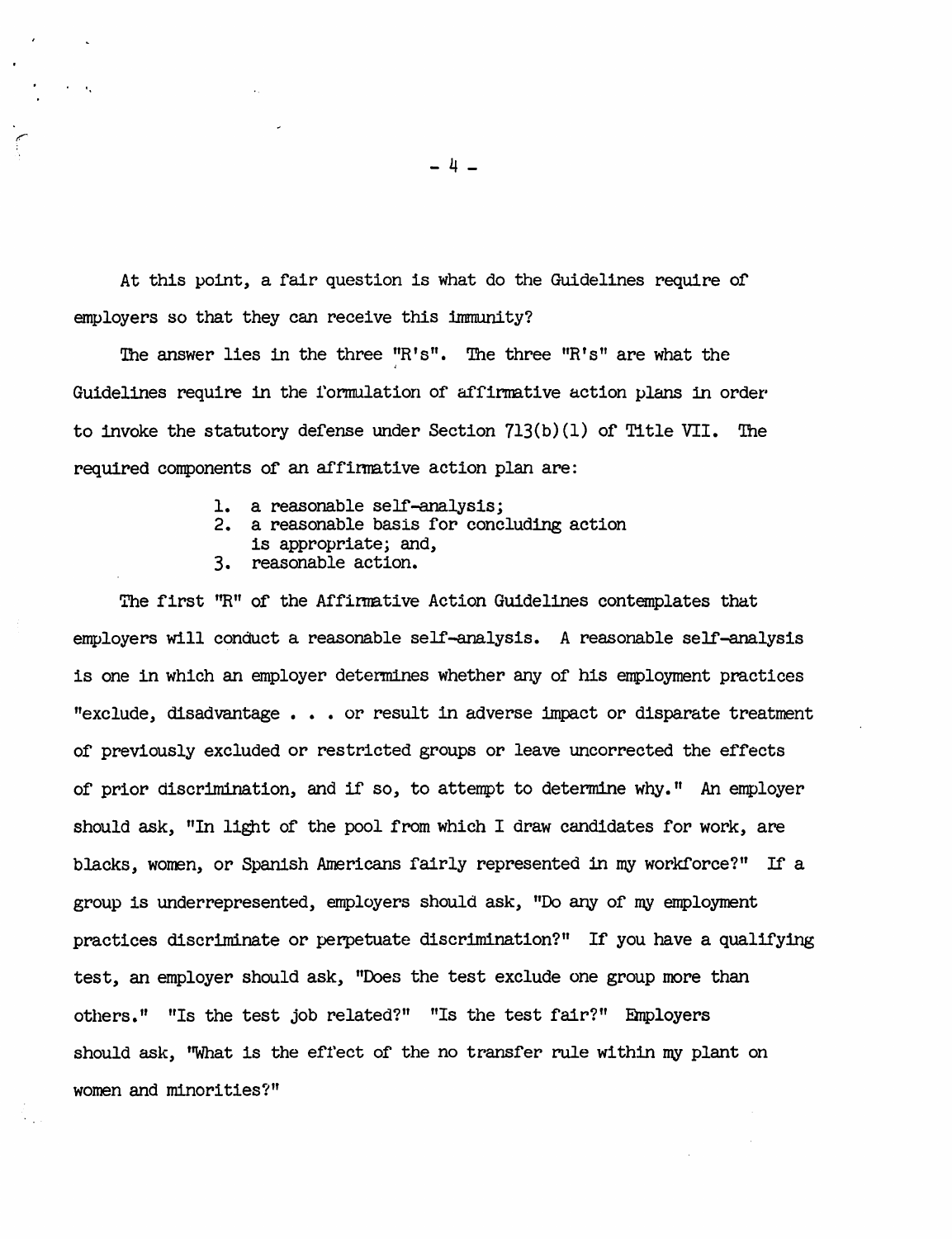A reasonable self-analysis is very much like a blue print. Both contain important specifications and the author knows the underlying reason for each figure. A self-analysis should cover all employment practices and their affect on protected groups. The Guidelines require that the selr-analysis and the plan be in writing.

The second "R" is that there be a reasonable basis for the employer's affirmative action. The Guidelines contemplate only that employers evaluate their workforce or employment decisions to determine whether they have a problem which could be in violation of Title VII. An employer does not have to admit or state that he has violated Title VII. However, to implement voluntary affirmative action and secure 1nmnm1ty, an employer must show that there was a reasonable basis for the employment decision. No employer has to state publicly or privately to the EEOC that he has violated Title VII.

Reasonable action is the third "R" contemplated by the Guidelines. The affirmative action plan must be reasonable in relation to the problem disclosed by the self-analysis.

In considering the reasonableness of a particular affirmative action plan, the EEOC generally applies the following standards. First, the plan should be tailored to remedy the problem identified in the selr-analysis. Plans should be designed to ensure that employment systems operate fairly in the future while avoiding unnecessary restrictions on opportunities for the workforce as a whole.

 $-5 -$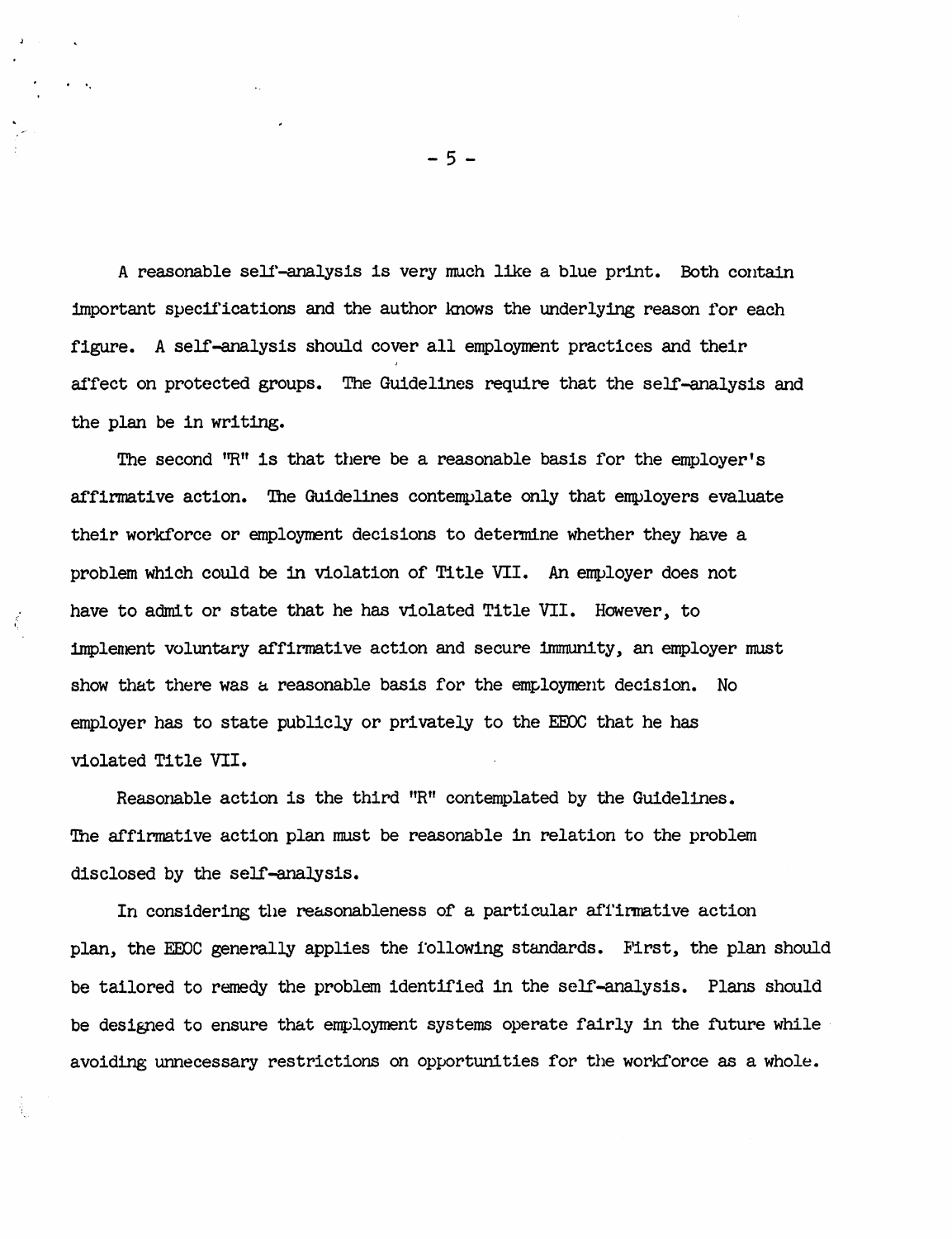If a plan has race or sex conscious provisions, it can be maintained so long as it is necesary to remedy the problem.

A •

Under the Guidelines an affirmative action plan can also include goals and timetables. If they are utilized they must be reasonably related to considerations such as the effects of past discrimination, the need for prompt elimination of adverse impact or dispanate treatment, the availability of qualified applicants, and the number of employment opportunities expected to be available.

The Guidelines also provide that the EEOC will give comity to affirmative action plans developed pursuant to Executive Order 11246. Many employers are government contractors and therefore subject to Executive Order 11246, as well as Title VII. In enforcing the Executive Order, the Office of Federal Contract Com1iance Programs may have already required an employer to develop an affirmative action plan. The Affirmative Action Guidelines state that an employer who has had a plan approved in order to come into compliance with the Executive Order, may rely on that plan to demonstrate compliance with our Guidelines. Hence, the government's approach in this area is coordinated and avoids potential conflicts between Fedenal agencies enforcing anti-discrimination laws.

At this point a fair questlon for employers to ask Is, "If I adhere to the Guidelines, exactly how is my company immunized from liability?"

- 6 -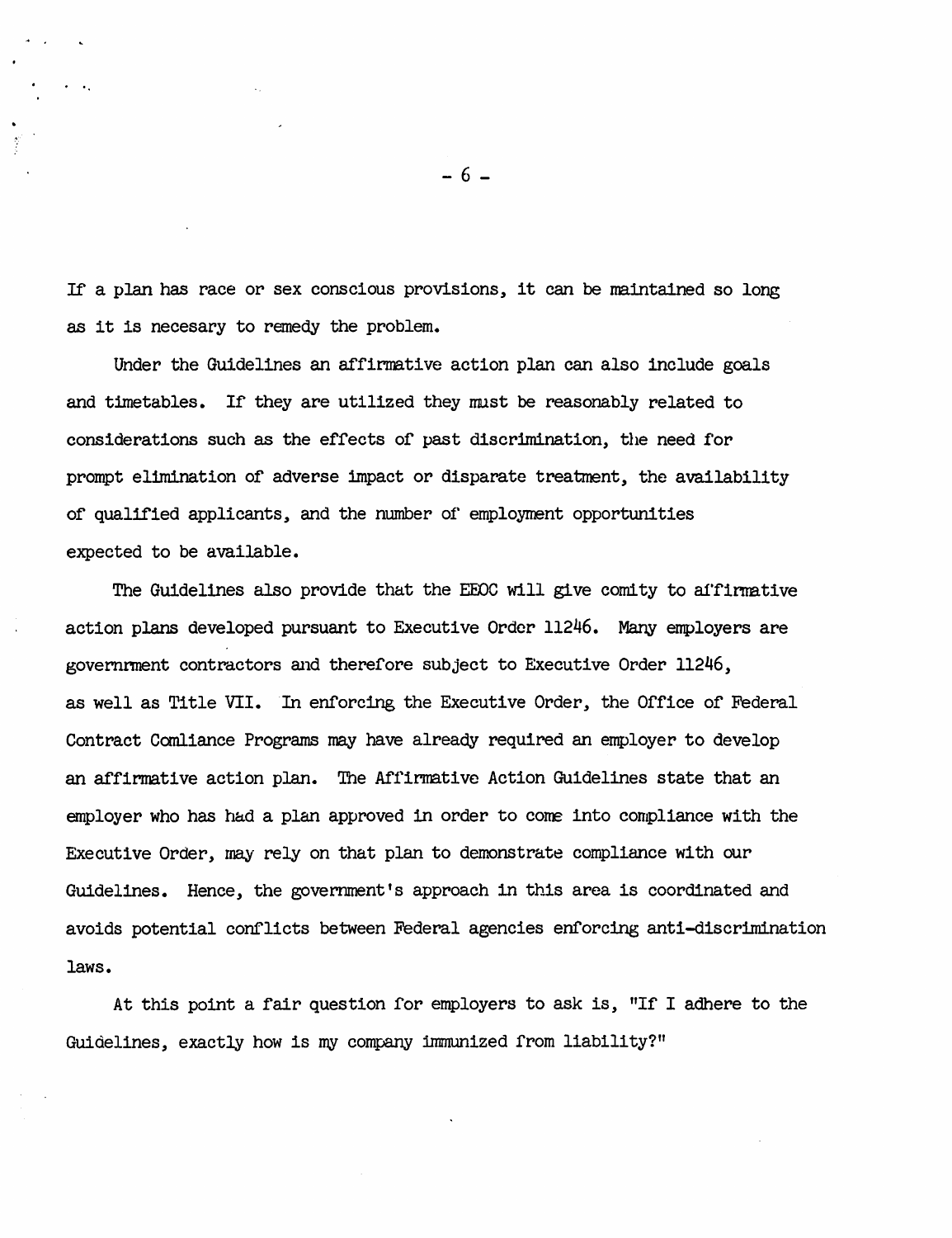The Guidelines state that if an employee charges that he was discriminated agaianst because of affirmative action, the EEOC will investigate the charge to determine whether the employer has in fact implemented an affirmative action plan and if that plan contains the three "R's" and therefore conforms to the Guidelines. If the EEOC's investigation reveals a program conforming to the Guidelines, then the Commission will issue a no cause decision which states that the employer is entitled to the protection of Section  $713(b)(1)$ of Title VII. This is extremely important to an employer in the event the charging party decides to sue in Federal court.

Section 713(b)(I) provides employers with a defense to liability. That section states that where an employer can show that he has acted in "good faith, in conformity with, and in reliance on any written  $\ldots$  opinion of the Commdssion," the employer may assert a defense which bars a Title VII proceeding. The Guidelines are a written opinion of the Commission. Consequently, employers who in good faith rely on them may claim in Federal court they are immunized from liability.

The concept of affinnative action is initially a free enterprise remedy. The Guidelines make this clear. It is the employer, not the government that is urged to make an analysis of potential problems in the workforce. The government even provides a defense against would be complainants 11' the employers have complied with the Guidelines.

-7-